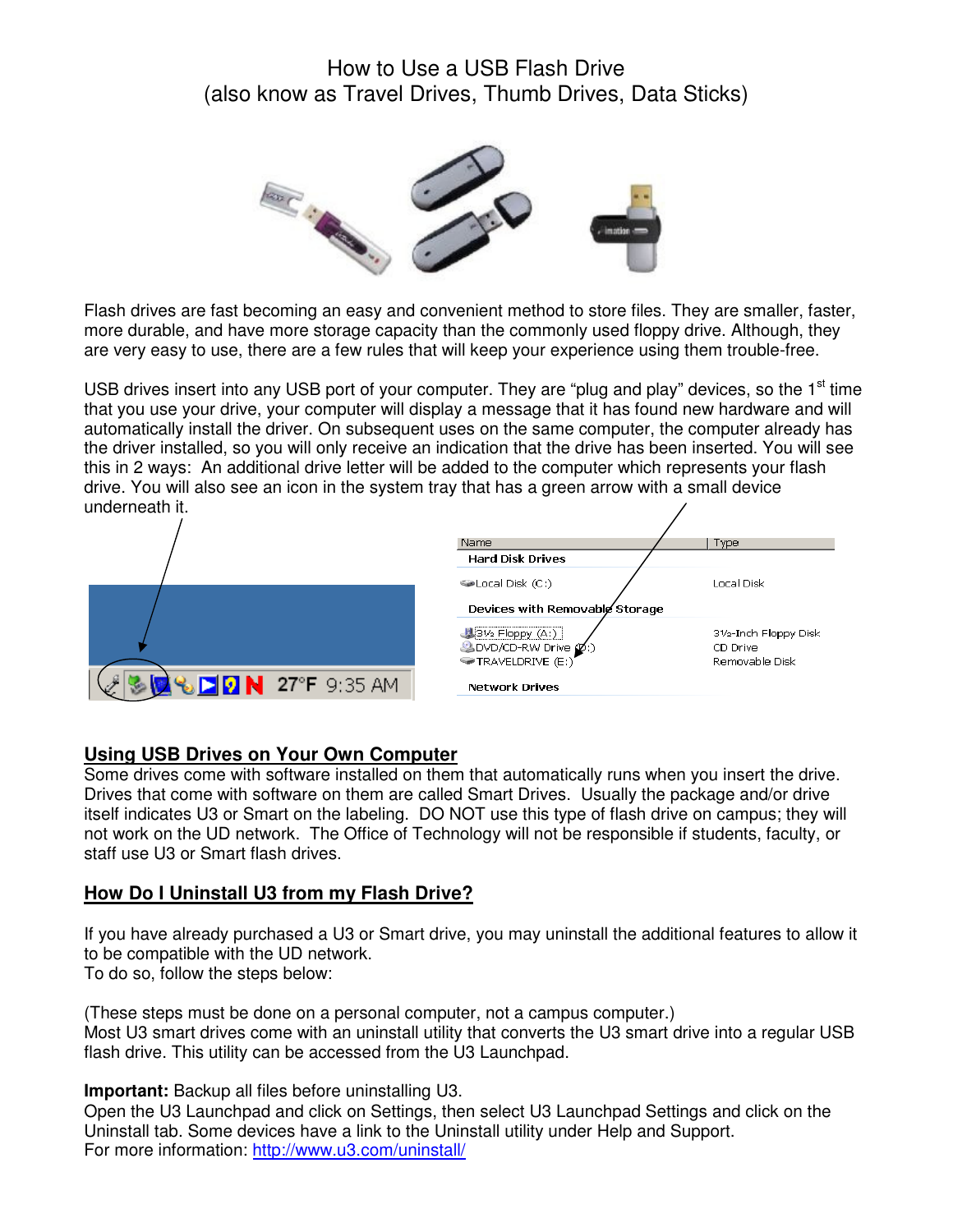## **Using USB Drives on a UD Computer**

When purchasing a USB drive to use at the University, make sure that you are purchasing a **flash** drive and not a **smart** drive. When using University-owned PC's in the labs and library, it is always wise to reboot the PC before inserting your flash drive. This prevents problems with driver conflicts from a previous user using a different brand of flash drive in the same PC.

## **Moving Files**

To copy files from a PC to a USB drive, you just use any method you are familiar with such as "drop and drag", "copy and paste", or "send to" to put your files on the portable drive. Be sure to note the drive that was created when you inserted your drive. Even though USB storage devices appear like a conventional drive to the computer, they are a good deal slower than a hard disk or CD-ROM burner. Most USB drives have an LED or other indicator to show when the device is active. If the LED is flashing, it means there is activity between the USB drive and the computer. Wait until the LED is glowing steadily before removing the drive from the computer.

## **IMPORTANT TIPS**

Finally, to keep your USB flash drive operational, the following tips may save you from losing hours of work.

1. Nothing in the computer-world is problem-free. Having a back-up of your back-up is a smart move. If you are using a portable device as a back-up, also have those files copied to your Y: (network) drive or your personal computer. **Never** use your flash drive as your **only** means of storage for important files.

2. All USB flash drives come with some sort of cover for the USB end, and most come with a lanyard for wearing them around your neck. Use them! Using a lanyard with your USB flash drive, may prevent it from getting lost or damaged. **Do not attach your USB drive to your key chain, put it in your pocket, or let it flop around at the bottom of a book bag or purse.** Just like 3 ½ "diskettes, they are easily damaged.

3. Add a folder on your USB drive entitled **your name.** This may help get it back to you if it is lost. A lot of USB drives are turned into the Technology HelpDesk without any way to identify the owner.

4. **VERY IMPORTANT:** Before removing your portable drive, be sure to remove it properly. This is done by clicking on the icon that was created in your system tray when you inserted it. You then click on the text "Safely remove USB Mass Storage Device – Drive( )".